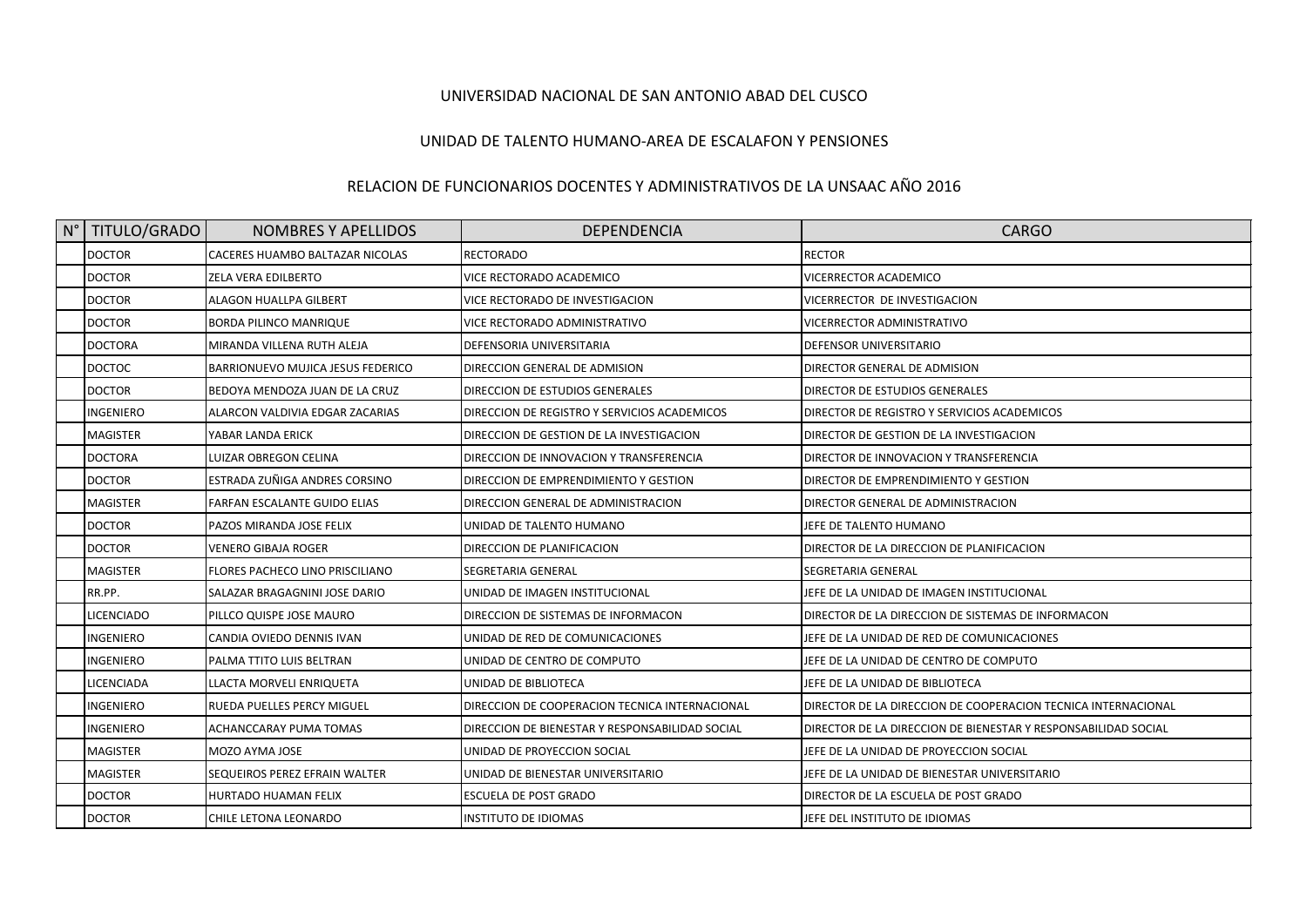| <b>MAGISTER</b>         | ALZAMORA PAREDES ROBERT WILBERT        | <b>INSTITUTO DE SISTEMAS</b>                    | DIRECTOR DEL INSTITUTO DE SISTEMAS                                     |
|-------------------------|----------------------------------------|-------------------------------------------------|------------------------------------------------------------------------|
| <b>MAGISTER</b>         | CORAHUA SALCEDO LEONARDO FLORENCIO     | <b>INSTITUTO PRE UNIVERSITARIO</b>              | DIRECTOR DEL INSTITUTO PRE UNIVERSITARIO                               |
|                         |                                        | <b>MUSEOS</b>                                   | JEFE DE MUSEOS                                                         |
| LICENCIADA              | MERCADO RODRIGUEZ EDITH CIRILA         | <b>MUSEO INCA</b>                               | JEFE ADMINISTRATIVO DEL MUSEO INCA                                     |
| <b>LICENCIADO</b>       | ZAPATA RODRIGUEZ MOHENIR JULINHO       | <b>MUSEO CASA CONCHA</b>                        | JEFE DE MUSEO CASA CONCHA                                              |
| <b>MAGISTER</b>         | AGUIRRE CARBAJAL DORIS SABINA          | DIRECCION GENERAL DE ADMISION                   | JEFE ADMINISTRATIVO DE LA DIRECCION GENERAL DE ADMISION                |
| <b>LICENCIADO</b>       | <b>VEGA ZAMBRANO JOSE LUIS</b>         | DIRECCION DE REGISTRO Y SERVICIOS ACADEMICOS    | JEFE ADMINISTRATIVO DE LA DIRECCION DE REGISTRO Y SERVICIOS ACADEMICOS |
| <b>BACHILLER</b>        | OCHOA JARA JUAN LUIS                   | AREA DE EMPLEO                                  | JEFE AREA DE EMPLEO                                                    |
| <b>MMAGISTER</b>        | MEZA DE LOAYZA PETRONA OLIMPIA         | AREA DE SELECCIÓN Y EVALUACION                  | JEFE AREA DE SELECCIÓN Y EVALUACION                                    |
| LICENCIADO              | NAVIDES ZUÑIGA DARIO                   | AREA DE ESCALAFON Y PENSIONES                   | JEFE AREA DE ESCALAFON Y PENSIONES                                     |
| <b>CONTADOR PUBLICO</b> | ROJAS SIERRA JUDITH                    | UNIDAD DE FINANZAS                              | JEFE DE LA UNIDAD DE FINANZAS                                          |
| CONTADOR PUBLICO        | ZANS PEREZ GIOVANNA MERCEDES           | UNIDAD DE LOGISTICA                             | JEFE DE LA UNIDAD DE LOGISTICA                                         |
| CONTADOR PUBLICO        | SUAREZ GUEVARA EDUARDO                 | AREA DE MANTENIMIENTO Y SERVICIOS               | JEFE DEL AREA DE MANTENIMIENTO Y SERVICIOS                             |
| <b>ABOGADO</b>          | DURAND BLANCO RIDO                     | DIRECCION DE ASESORIA JURIDICA                  | DIRECTOR DE LA DIRECCION DE ASESORIA JURIDICA                          |
| <b>MAGISTER</b>         | PINTO CASTILLO MERCEDES                | UNIDAD DE DESARROLLO                            | JEFE DE LA UNIDAD DE DESARROLLO                                        |
| ECONOMISTA              | CRUZ NUÑEZ MENELIO                     | AREA DE PLANEAMIENTO                            | JEFE DEL AREA DE PLANEAMIENTO                                          |
| CONTADOR PUBLICO        | OLARTE DE MINAYA GLORIA MARIA          | UNIDAD DE PRESUPUESTO                           | JEFE DE LA UNIDAD DE PRESUPUESTO                                       |
| <b>MAGISTER</b>         | MORALES PAREDES DE ROZAS YOLANDA       | UNIDAD DE ORGANIZACIÓN Y METOS                  | JEFE DE LA UNIDAD DE ORGANIZACIÓN Y METOS                              |
| <b>ABOGADO</b>          | CAJIGAS CHAVEZ MIRIAM                  | OFICINA DE SECRETARIA GENERAL                   | JEFE ADMINISTRATIVO DE LA OFICINA DE SECRETARIA GENERAL                |
| LICENCIADA              | AMUDIO DE ALEGRIA LAURA                | UNIDAD DE TRAMITE DOCUMENTARIO Y COMUNICACIONES | JEFE DE LA UNIDAD DE TRAMITE DOCUMENTARIO Y COMUNICACIONES             |
| ECONOMISTA              | RODRIGUEZ SOLIS HUGO JUAN              | ADMINISTRACION DE COMEDORES UNIVERSITARIOS      | ADMINISTRADOR DE COMEDORES UNIVERSITARIOS                              |
| LICENCIADA              | VIGIL VARGAS JESUS YOLANDA             | VICE RECTORADO ACADEMICO                        | JEFE ADMINISTRATIVO DEL VICE RECTORADO ACADEMICO                       |
| LICENCIADA              | VILLAVICENCIO LLERENA MARIA AMALIA     | VICE RECTORADO DE INVESTIGACION                 | JEFE ADMINISTRATIVO DEL VICE RECTORADO DE INVESTIGACION                |
| <b>LICENCIADA</b>       | MENDOZA MUÑOZ MARIA ELENA              | VICE RECTORADO ADMINISTRATIVO                   | JEFE ADMINISTRATIVO DEL VICE RECTORADO ADMINISTRATIVO                  |
| CONTADOR PUBLICO        | YAPO QUISPE SIMEON                     | <b>EQUIPO DE REMUNERACIONES</b>                 | JEFE DEL EQUIPO DE REMUNERACIONES                                      |
| CONTADOR PUBLICO        | ORIHUELA CORDOVA JULIA                 | AREA DE TESORERIA                               | JEFE DEL AREA DE TESORERIA                                             |
| CONTADOR PUBLICO        | APARICIO DE AMPUERO ROSA MATILDE       | AREA DE EJECUCION PRESUPUESTAL                  | JEFE DEL AREA DE EJECUCION PRESUPUESTAL                                |
| <b>CONTADOR PUBLICO</b> | <b>CUNO GONZALES SOLEDAD</b>           | AREA DE INTEGRACION CONTABLE                    | JEFE DEL AREA DE INTEGRACION CONTABLE                                  |
| <b>CONTADOR PUBLICO</b> | LOVON ZAVALA ELVIRA                    | AREA DE TRIBUTACION Y FISCALIZACION             | JEFE DEL AREA DE TRIBUTACION Y FISCALIZACION                           |
| CONTADOR PUBLICO        | LIZARRAGA VALDIVIA JULIO CESAR         | AREA DE ADQUISICIONES                           | JEFE DEL AREA DE ADQUISICIONES                                         |
| LICENCIADO              | JARA SOTO DINO                         | AREA DE DISTRIBUCION                            | JEFE DEL AREA DE DISTRIBUCION                                          |
| <b>CONTADOR PUBLICO</b> | QUISPE PINE DAVID MIGUEL               | AREA DE PATRIMONIO                              | JEFE DEL AREA DE PATRIMONIO                                            |
| <b>PROFESOR</b>         | <b>GUDIEL GACHI WILFREDO FORTUNATO</b> | AREA DE ARCHIVO CENTRAL                         | JEFE DEL AREA DE ARCHIVO CENTRAL                                       |